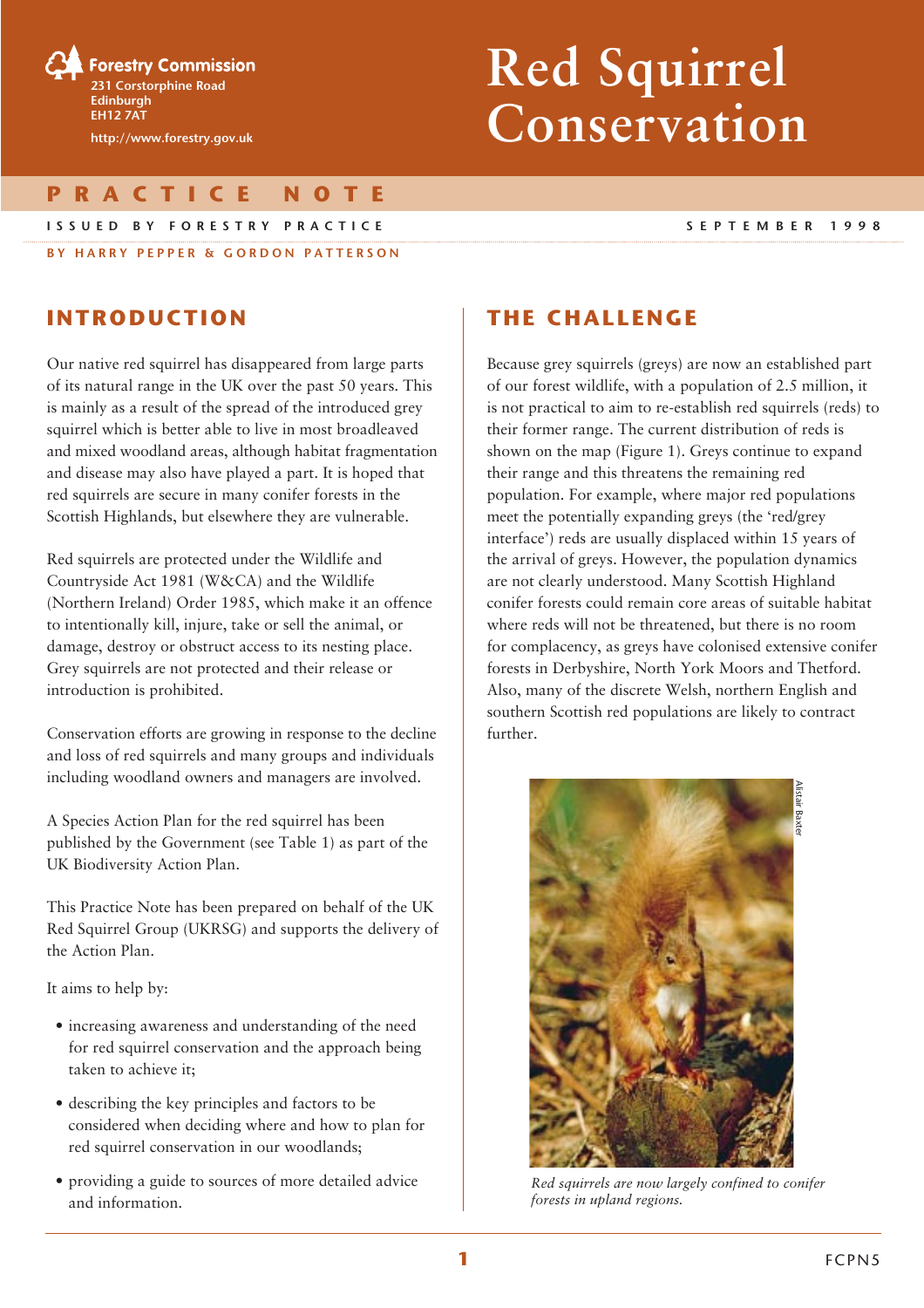### **Figure 1 The current range of the red squirrel in the British Isles.**

*Summarised by the Forestry Commission from data supplied by UK Red Squirrel Group members and the Department of Agriculture for Northern Ireland (DANI).* The Government encourages a continued overall expansion of woodland of all types. Broadleaved and mixed broadleaved/conifer woodlands yield many benefits for wildlife, landscape, recreation and sport as well as timber (Anon., 1995). However, they will further encourage grey expansion, especially where beech, oak or chestnut are planted. Red conservation will therefore require difficult choices about the types of woodland and wildlife we want. To be successful red squirrel conservation projects will usually need to be sustained indefinitely over large areas, often involving many landowners.

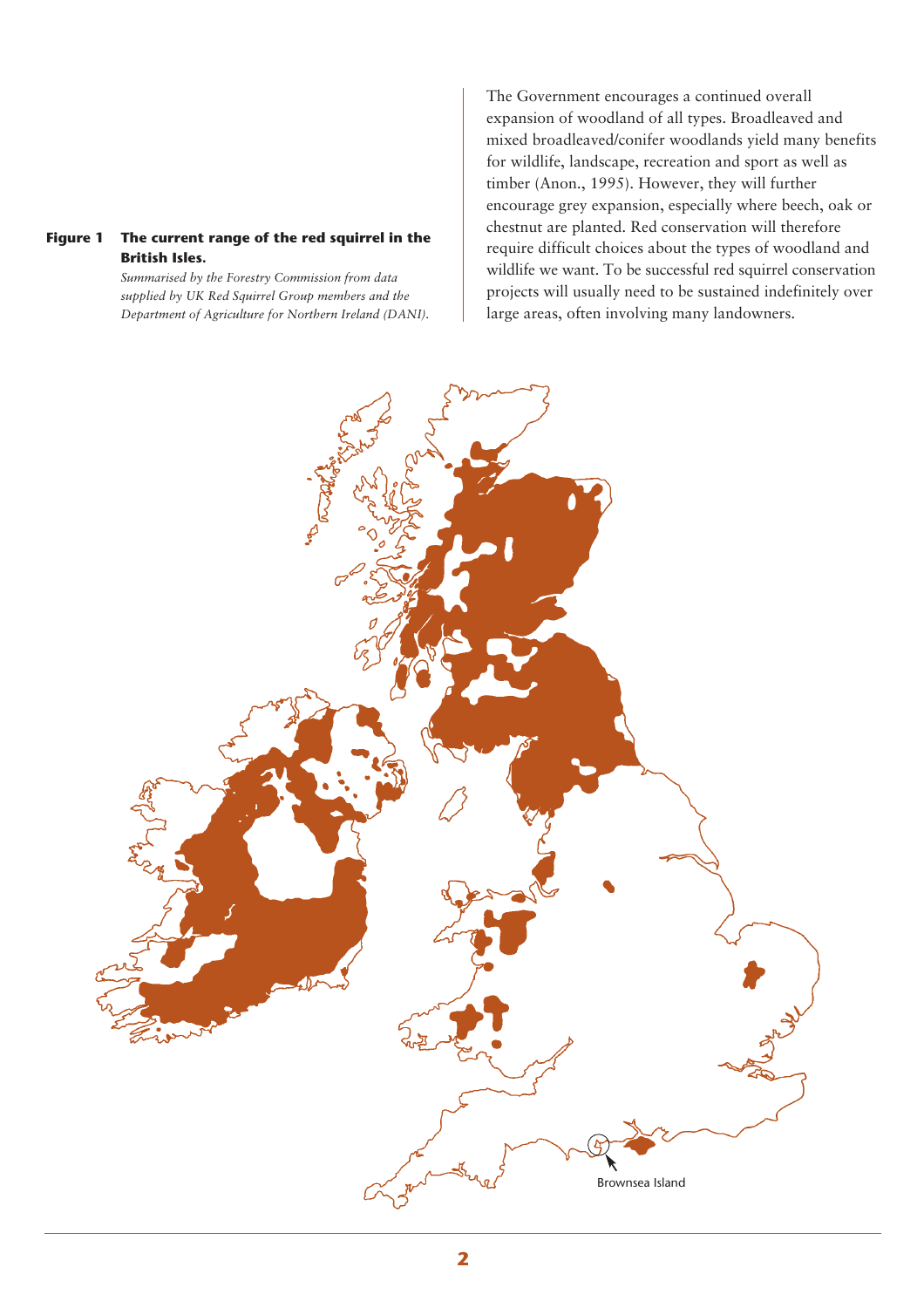# **CONSERVATION AIMS**

The UK Strategy for red squirrel conservation (Joint Nature Conservation Committee, 1996), prepared in consultation with a wide range of interested parties, identified aims in priority order as:

- 1. To maintain self-sustaining populations of red squirrels in areas where red squirrel populations are healthy and where grey squirrels are currently rare or absent. Such areas might be either unsuitable for grey squirrels or vulnerable to grey squirrel invasion.
- 2. Wherever practicable, to maintain or expand red squirrel populations that are currently threatened because of isolation, small size or proximity to grey squirrel populations.
- 3. To reintroduce red squirrels to selected areas in their former natural range where the ecosystem can be effectively managed to support viable populations.

The key messages of the Strategy are that:

- sustainable woodland management favouring reds and discouraging greys is the preferred option;
- it may not be possible to protect all current populations and reintroduction of reds should only be considered after aims 1 and 2 have been fully addressed.

The UK Species Action Plan for red squirrels was published in 1995. It is the means of implementing the UK Strategy and it sets targets for action up until 2010.

# **SELECTION OF PRIORITY AREAS FOR ACTION**

Selecting priority areas for action can be achieved by:

- Setting up local squirrel groups.
- Preparing local distribution maps of both species and identifying potential areas for action, e.g. where red squirrels are declining or grey squirrels are spreading into red areas.
- Determining regional and local strategies based on habitat management, and grey control if necessary (as indicated in the decision chart in Figure 2). These usually need to be applied over large woodland areas.
- Selecting reserve areas to target effort, especially in regions where greys are well established.

The UK Red Squirrel Group is encouraging squirrel groups to propose priority areas for action in order to guide the allocation of resources.

# **MANAGING WOODLANDS FOR RED SQUIRREL CONSERVATION**

Conservation management should be based on two principles:

- maintaining or improving the habitat to sustain viable populations of reds;
- minimising competition from greys.

| <b>Objectives</b>                                                 | Key target dates                                                                                                    |
|-------------------------------------------------------------------|---------------------------------------------------------------------------------------------------------------------|
| • Maintain and enhance current populations,<br>where appropriate. | • Prepare and implement site management plans for all viable<br>populations by 2005 and for marginal sites by 2000. |
| • Re-establish red squirrel populations,<br>where appropriate.    |                                                                                                                     |
|                                                                   | Key contributory actions                                                                                            |
|                                                                   | • Ensure effective implementation of relevant legislation.                                                          |
|                                                                   | • Improve knowledge through conservation research and advice.                                                       |
|                                                                   | • Promote education and awareness of red squirrel conservation.                                                     |
|                                                                   | • Survey and monitor red squirrel populations.                                                                      |

#### **Table 1 Key points from the UK Species Action Plan for red squirrels**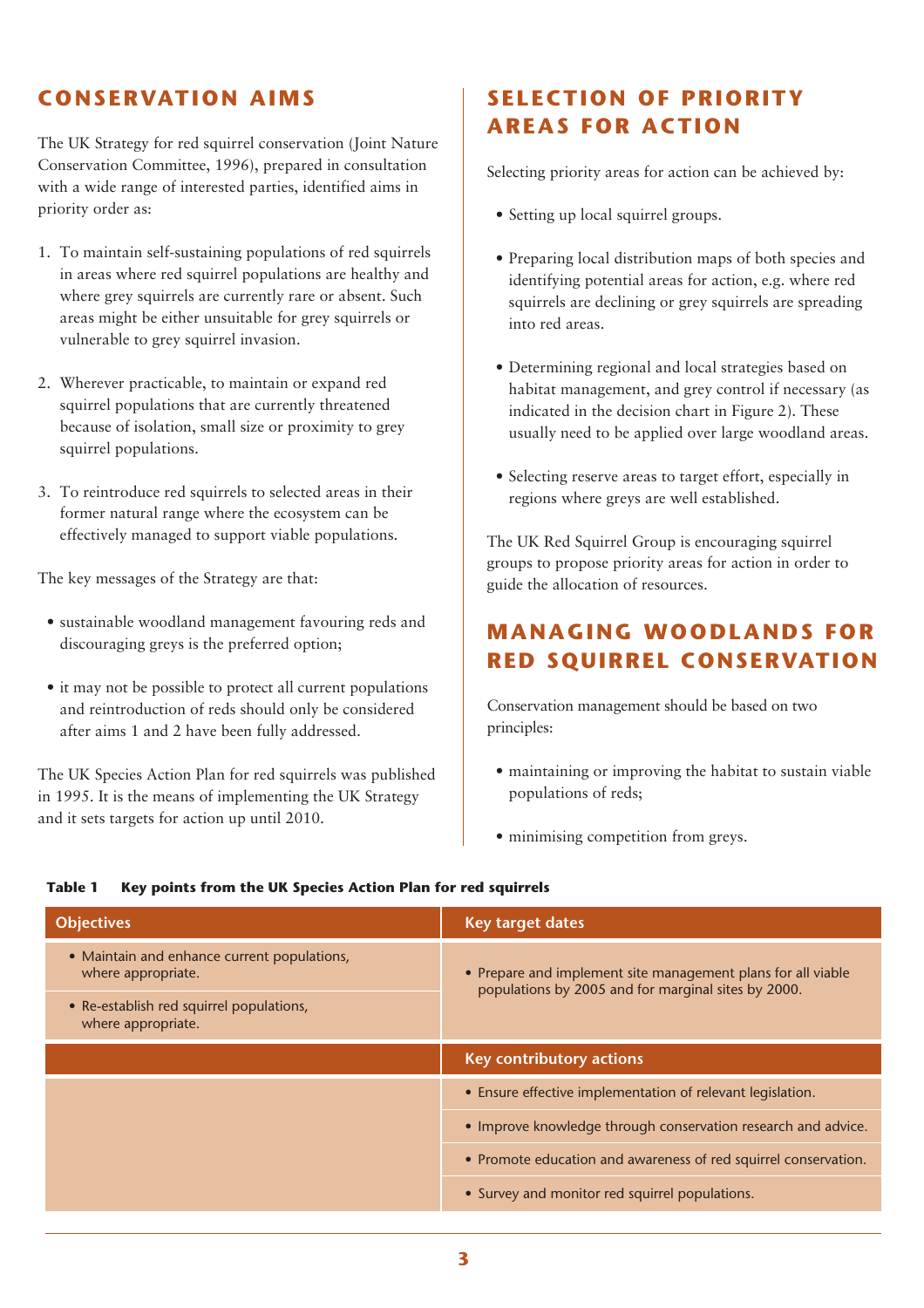The following aspects need to be considered.

# **Surveying and monitoring**

Long-term management of the habitat for reds cannot be accurately described at present, although their preferences are known. Habitat surveys will indicate areas preferred by reds and areas that have the potential for habitat improvement to favour reds. Together with monitoring of red and grey populations, these surveys will provide information on habitat use, population dynamics in a locality, and where overlap with grey populations occurs. Monitoring is important to provide data which may highlight future problems.

How should this surveying and monitoring be done? Standard techniques are recommended so that regional results and effects can be co-ordinated, e.g. hair-tube surveys, time–area observation counts. How these methods are best deployed is still being researched. Therefore the latest advice on these and other techniques should be obtained from the organisations listed at the end of this Note.

# **Size of the woodland**

An area of conifer forest between 2000 and 5000 hectares (ha) is considered to be ideal to conserve a population of reds with a high chance of success. It may be possible to support a small viable red population in core reserves of as little as 200–300 ha, together with buffer zones (see Habitat management), by maintaining a suitable age structure and diversity of trees and shrubs, with grey control where needed. Such areas will always be under threat from greys, and more extensive habitat improvement to adjacent woods should be planned. For owners of smaller woodlands, the only possibility of conserving reds



*A hair-tube and removable sticky block (bottom left) with squirrel hair attached.*

is through co-operative or group action in a number of linked (usually adjacent) woods which could make up a core reserve of at least 200 ha of conifer containing less than 10% large-seeded broadleaves. However, the prospects for such areas are very dubious.

## **Habitat management**

### **Suitable sites**

Red squirrels are woodland animals and their habitat requires the features noted on page 5. These requirements, such as not planting oak, may prevent the achievement of other conservation aims or woodland management objectives, hence red squirrel conservation must be considered in a wider perspective. The Forestry Commission will examine these factors when judging grant applications under the Woodland Grant Scheme (WGS).

- The reserve and nearby grey dominant areas should ideally be separated by a buffer zone 1–3 km wide. This should consist of unsuitable habitat for greys, i.e. conifer forest, broadleaved woodland of small-seeded species, arable land or moorland.
- The core of the most suitable sites should be identified and objectives for their woodland management defined through local consultation and agreement to provide the required mix of food (tree seed) and cover (age, structure and stocking density). Chosen sites should also have the potential to enable reds to expand into the less suitable areas.
- Ideally, there should be around one-third of each of the following tree age classes: younger than 15 years, 15–30 years, older than 30 years.



*Spruce forest with good red squirrel habitat: 3 age classes, both Norway and Sitka spruce and small-seeded broadleaved species.*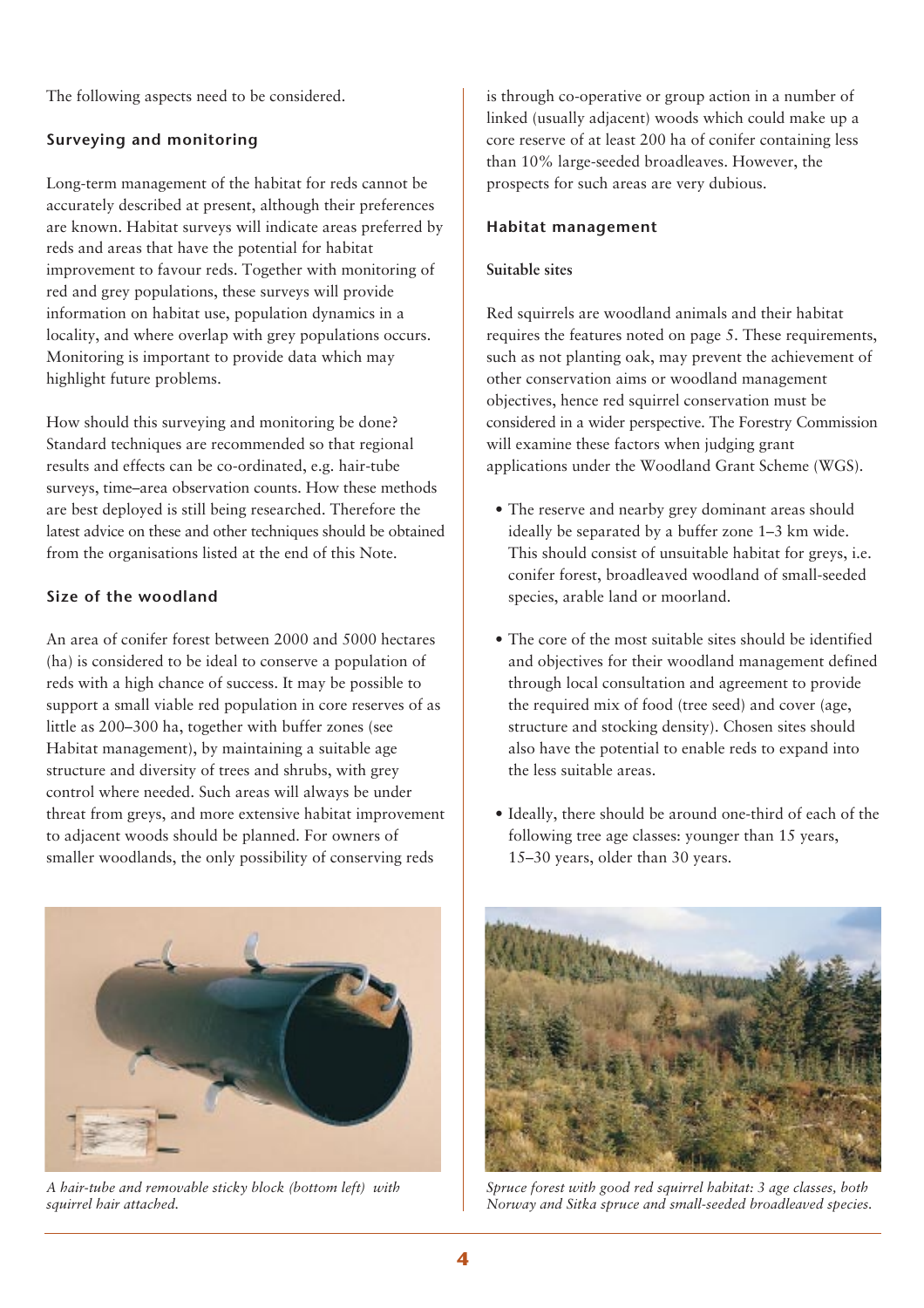### **Site management**

Some sites may require management to improve carrying capacity for reds and to discourage greys.

- Within extensive areas of single species (Sitka spruce, for example) up to 20% of the following species should be encouraged over time by planting in mixtures or groups concentrated on ride sides and edges to promote heavy coning and fruiting:
	- Scots pine, larch, Norway spruce, lodgepole pine, firs, yew and hawthorn, all of which have direct value for reds;
	- birch, rowan, ash, willow, aspen and alder which have general conservation value and do not encourage greys.
- Thinning should be tailored where possible to improve seed production.
- Oak, beech, chestnuts and hazel should not be planted. Established trees should only be removed if they aid grey incursion, in which case trees over 30 years old should be removed first as they produce significant seed crops. Newly planted trees will not produce significant seed crops for at least 30 years after planting.
- Extensive harvesting of contiguous blocks at the same time should be avoided as movement between canopies would become restricted.
- Suitable species should be used to form links from the reserve to the wider forest by the promotion of streamside trees and internal edges such as ride sides (particularly those with a south-facing aspect). These links should contain mature coning trees and mixed species.
- Forests and woods should be planned to maximise beneficial seed production by exploiting or encouraging the following:
	- south-facing aspects;
	- irregular shapes to increase periphery;
	- long south-facing edges to east/west rides;
	- delayed felling of large-crowned trees;
	- alternative silvicultural systems to clearfelling;
	- creation of uneven-aged woodland to ensure constant supply of seed-producing trees;
	- different tree species.

Some of these measures will result in loss of future revenue but they will also have other positive effects for wildlife conservation.



*Conifer forests like this with mixed ages and species of trees are the best hope for the long-term survival of the red squirrel.*

### **Minimising grey squirrel competition**

Regional or national elimination of established grey populations is not feasible but local control is sometimes a practical aim. Greys are very opportunistic and populations can quickly increase in size. Recolonisation after control can be rapid, particularly from suburban areas that can support high populations and in which coordinated control would be very hard to sustain. The only currently legal and recommended grey control methods in red areas are shooting and live-capture cage trapping. Shooting may appear effective, but less than 20% of an established or colonising population is removed and reds may be taken by mistake. Spring trapping is indiscriminate and not recommended in Great Britain. It is prohibited in Northern Ireland. Co-ordinated cage trapping can be successful at reducing the population by up to 90% and thus slowing colonisation. To maintain this low population, constant labour-intensive control is required needing around 0.5 of a man hour per hectare per trapping session. To this must be added the material cost of traps and maize to bait them. More than one trapping session per year will be required in any one area. The level of reduction of grey populations required to benefit reds is unknown but information is being gathered.



*Scots pine cones stripped by red squirrels.*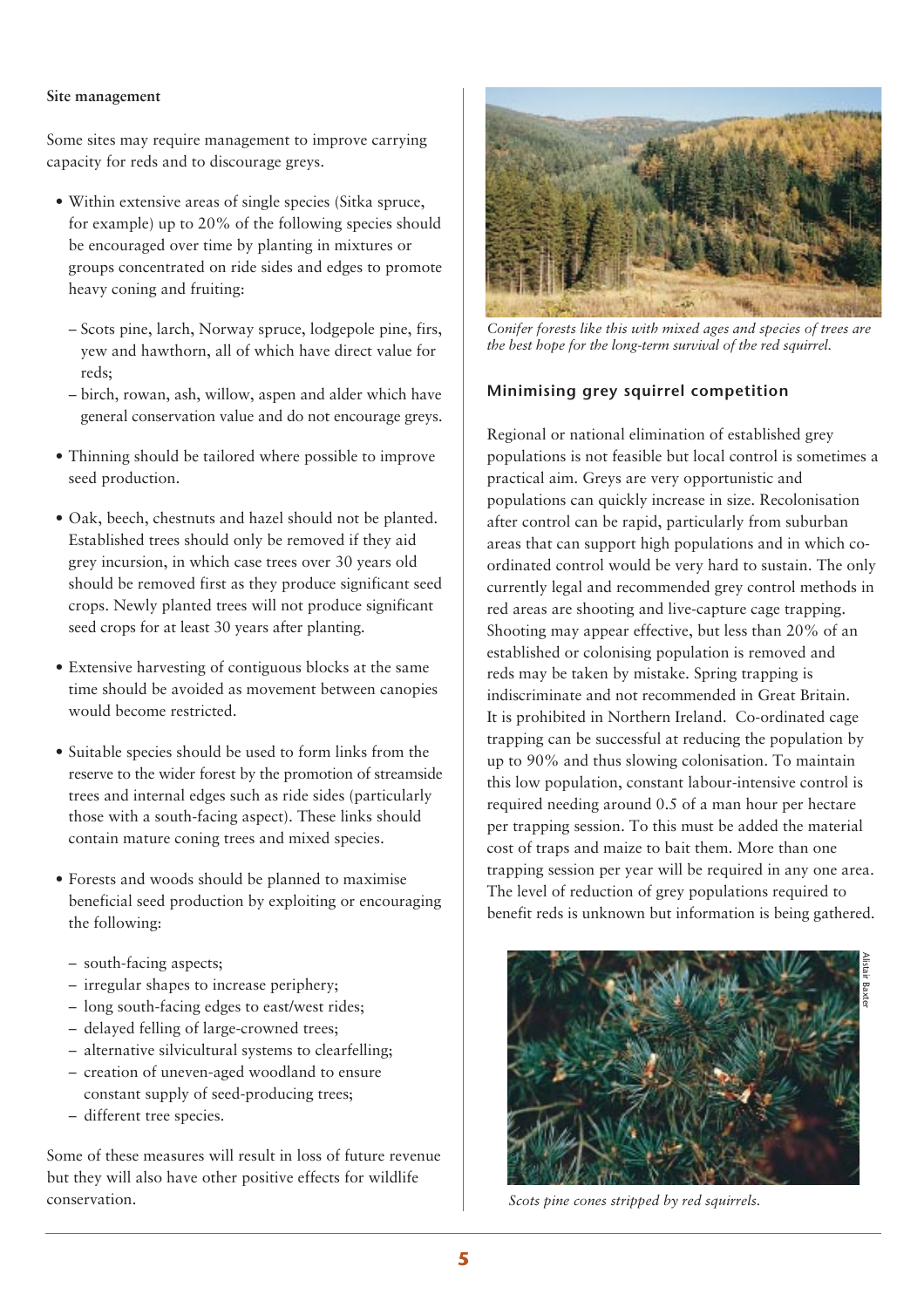Ideally there should be *locally* targeted control within priority conservation areas plus a 3 km wide buffer zone rather than attempts to control greys over a whole region. Control to save a local red population, or to prevent colonisation by greys, should only be considered where a widespread co-ordinated campaign can be sustained until sufficient favourable habitat exists to sustain reds. This is a huge commitment that must not be underrated.

Grey squirrel control to prevent damage to trees requires a different approach which has developed over the past 25 years. Detailed advice is given in Practice Note 4 *Controlling Grey Squirrel Damage to Woodlands* (Forestry Commission, 1998).

# **MANAGEMENT PLANS**

Management plans for red squirrel conservation will be encouraged by the Forestry Commission (FC), the Department of Agriculture, Northern Ireland (DANI) and nature conservation agencies especially for areas identified as priorities by the UK Red Squirrel Group (UKRSG). Forest Enterprise have prepared a GB plan for red squirrels on FC land. FC may pay a grant to help prepare plans, and FC and DANI can help fund habitat management and grey control where a suitable plan has been agreed. Other sources of funds are being sought by the UKRSG and other squirrel groups.

# **TRANSLOCATION AND REINTRODUCTION**

These involve complex procedures which, if not fully observed, will create a high risk of failure. Generally it should be a lower priority than sustaining existing populations. Advice should be sought from the organisations listed at the end of this Practice Note.

# **HOW YOU CAN HELP**

You can help by:

- Making records of (a) red squirrel sightings and (b) grey squirrel observations in new areas, and sending them to your local squirrel group.
- Surveying and monitoring.



*Time–area counts are useful in woods with an open structure such as old pine woods.*

- Ioining/forming a local squirrel group and joining Wildlife Trusts.
- Helping to control grey squirrels<sup>\*</sup>.
- Supplementing the food of reds\*.

Landowners and managers are recommended to seek advice on the presence of reds and to co-operate with neighbours. A co-ordinated effort is best and should produce the most effective methods of management.

**Recommendations for establishing a local squirrel group**

- Plan and tailor the group to suit local requirements and priorities.
- Harness local enthusiasm from landowners, farmers and the public, and support/augment with Wildlife Trusts, farming and landowning organisations, NGOs, the Forestry Commission, DANI Forest Service and Countryside Agencies.
- Obtain technical information from the nearest official organisation.
- Maximise limited resources by following a targeted approach.

\* If these are part of a red squirrel management plan.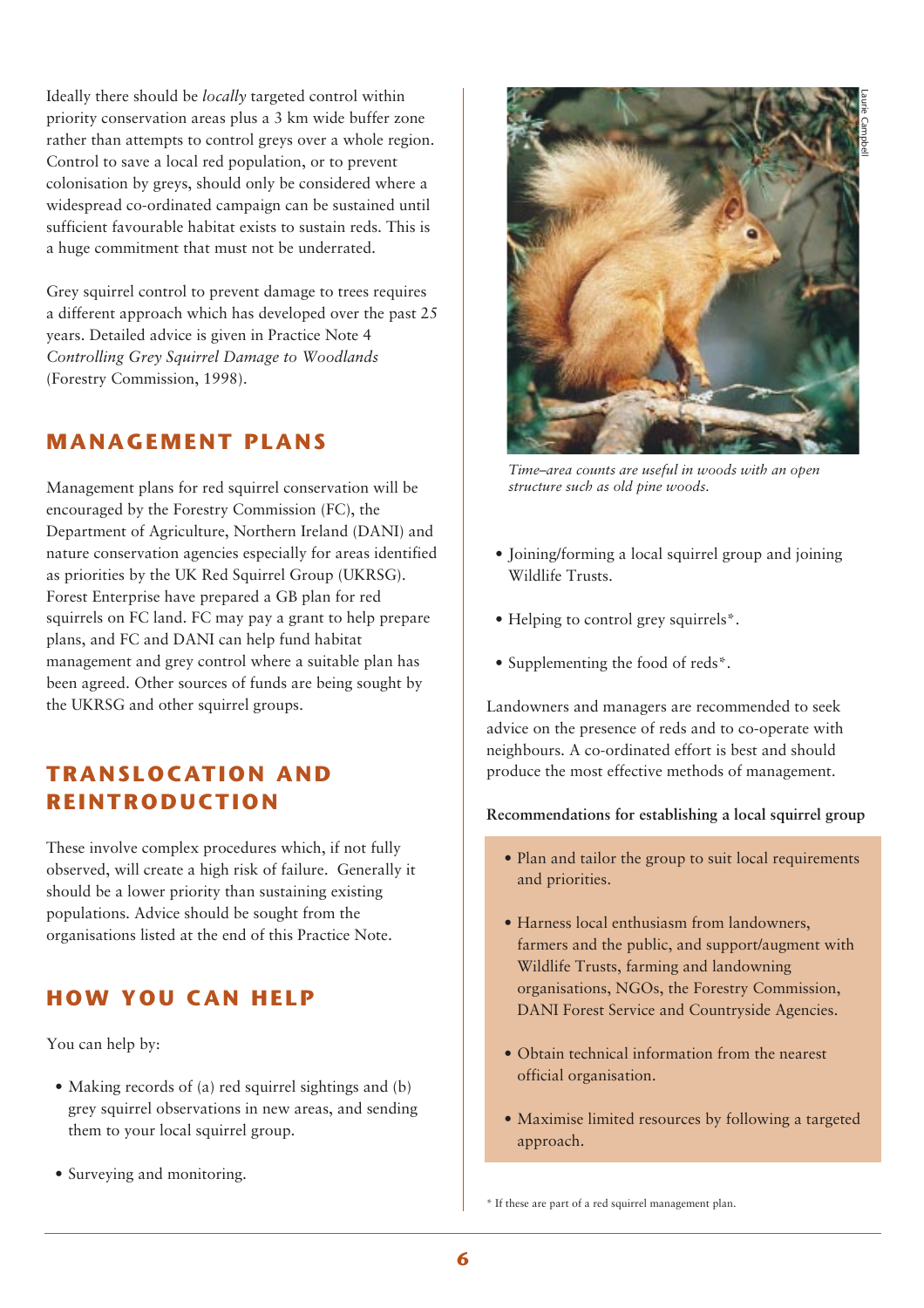



#### *Notes:*

1. This decision chart is a simplified version of Figures 1 and 2 and Section 5 of the *UK strategy for red squirrel conservation* (JNCC, 1996).

2. The national importance indicated is the general conservation importance of these categories. Other factors need to be taken into account in deciding the priority to be given to conserving individual populations when allocating resources. For example, proximity to large human populations might increase the priority given to conserving remnant red squirrel populations.

The views of a wide range of organisations and individuals involved in red squirrel conservation and woodland management have been taken into account during the preparation of this Practice Note.

Detailed advice on all aspects of the conservation of reds and the control of greys can be obtained from the UK red squirrel co-ordinator and the organisations listed on page 8. This advice will be revised as research improves our knowledge.

# **REFERENCES**

#### ANON. (1995)

*Biodiversity: the UK Steering Group report.* Vol. 2: *Action plans*. (Red squirrel action plan on pages 91–92.) HMSO, London.

JOINT NATURE CONSERVATION COMMITTEE (1996) *UK strategy for red squirrel conservation*. JNCC, Peterborough.

FORESTRY COMMISSION (1998) *Controlling grey squirrel damage to woodlands*. Practice Note 4. Forestry Commission, Edinburgh.